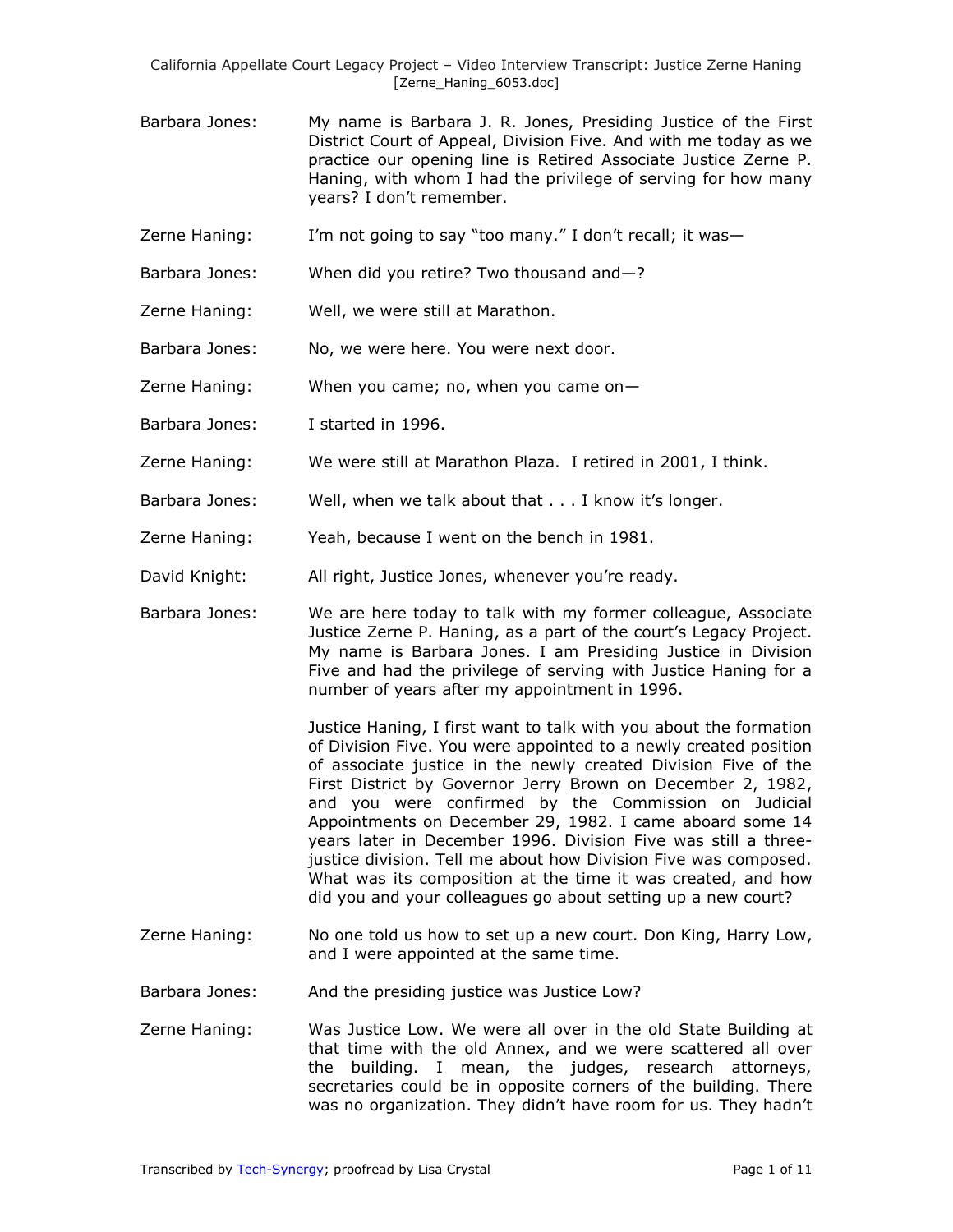> planned for us, so we had to scramble to find offices. We had no staff. We had to hire judicial secretaries, we had to hire a research attorney, because at that time we were only allowed one research attorney. We had to find furniture.

- Barbara Jones: And did you have to find books? Was there such a thing as a chambers library when you started?
- Zerne Haning: There was a small one. We scrambled and put books together. Our immediate concern was an enormous backlog that the district had at that time. I came close to going back on the superior court when I saw the size of it. *[laughing]*
- Barbara Jones: How did you and your colleagues communicate? Did you walk down the hall, as we have done over the years that I worked with you, or did you have to pick up the telephone?
- Zerne Haning: Sometimes the intercom worked, sometimes it didn't. We would walk down the hall. We didn't have computers. We didn't have e-mail. We had no electronic form of communication. So we would get together. We'd always go to lunch together. We'd meet in someone's chambers and talk about the cases. That's how we did it.
- Barbara Jones: You spoke of a backlog. Tell me about the size or the scope of the backlog that you had to address.
- Zerne Haning: I can't give you numbers per se, but I can tell you that many of the cases that we inherited had been fully briefed for over four years.

## (00:05:00)

The average age was about three years. That was a challenge, because as you know the law changes, the statutes change, and new appellate opinions are published which change the law.

- Barbara Jones: At the same time was there an inventory of new cases coming to Division Five through the clerk's office?
- Zerne Haning: Yes. We immediately started picking up our own inventory of new cases and also petitions for extraordinary writ—habeas corpus, mandamus, that sort of thing.
- Barbara Jones: Can you give me some kind of an idea how you addressed the backlog? Did you assign them en masse to one of the three chambers as the authoring judge? Did you have ways of addressing the question of scheduling oral argument in those cases where the parties had requested oral argument, if it in fact had been determined how to do that as opposed to working up cases and filing opinions where argument has been waived?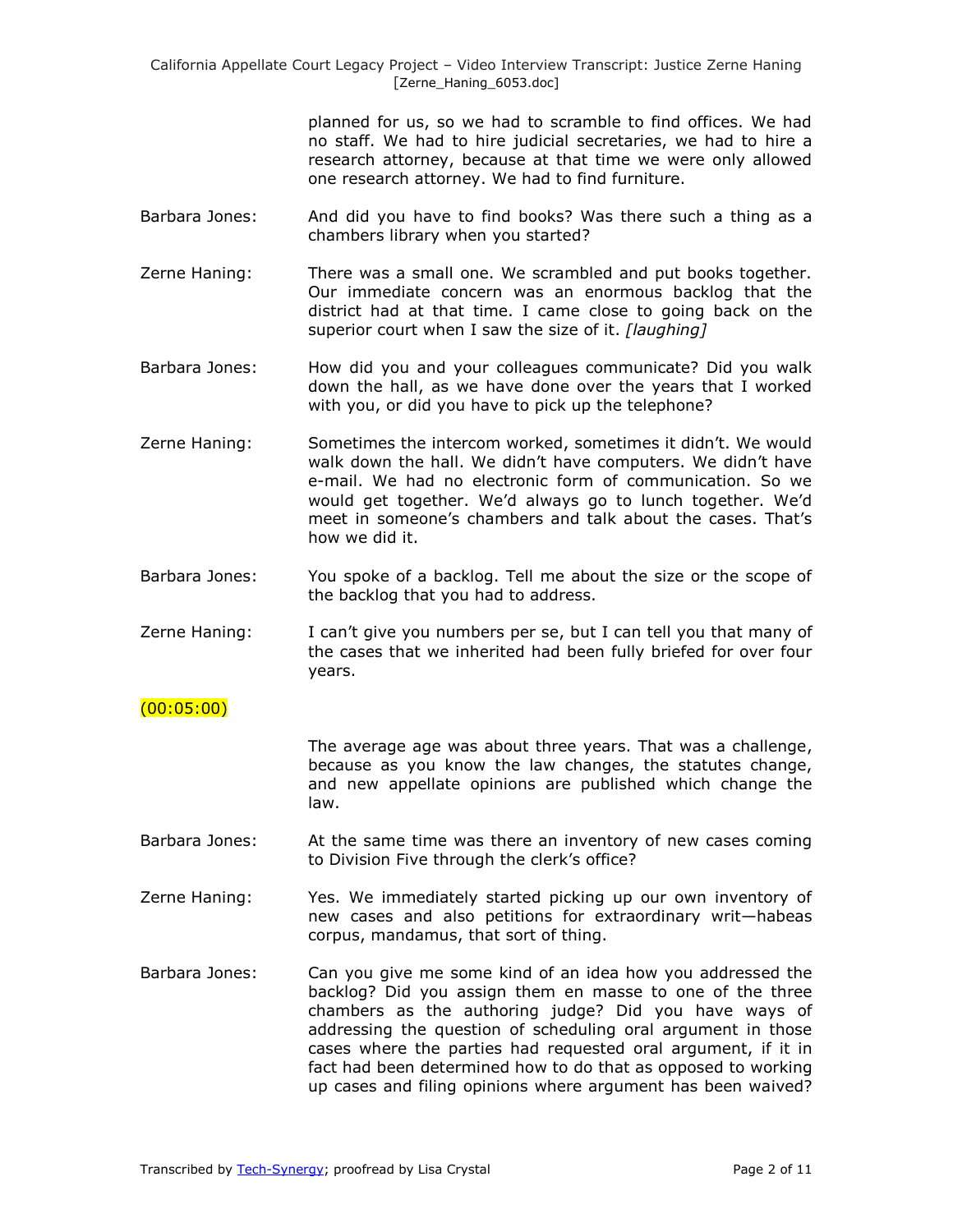Was there that kind of . . . how did you address the problem among the three of you?

- Zerne Haning: We did a couple of things. First, we cheated a little bit. We had this enormous backlog and we had new research attorneys. We felt in order to get through the backlog it would be easier for the new people if they were dealing with familiar issues, if they got acquainted with a particular area of the law, and so they could work with the same issues every month until we got through it. So Justice King had a reputation, as you know, as a family law judge; we gave him all the family law cases as I recall. Justice Low took governmental cases; I took torts and a lot of the criminal cases. We divided them that way in terms of the backlog. As the new cases came in for about the first year we assigned them the same way, and then as we gradually began to see the backlog subside, we assigned a wait to the cases. We adopted a waiting system from one through five—I think that's the numerical scale we used; it's the degree of difficulty—and divided them that way, so everybody would have an equal workload.
- Barbara Jones: Did the lengths of opinions or the type of opinion that you wrote in addressing each of the appeals change as you worked through the backlog? Were there any summary opinions written as to some of these cases, or were they all generally the same length, fully setting forth procedural factual background and the analysis, as you did in later years?
- Zerne Haning: As you know, the Constitution requires a written opinion in every case, so I don't think—I hope—we didn't change at all. I don't believe we did. You have to remember that . . . perhaps you don't remember. At that time when I joined the court, they had a very active settlement program sponsored by the American Bar Association, and I was active in that. And in addition to our other workload we had a fairly active settlement calendar. That dried up when the ABA funding left the court, quite frankly, and then we continued it on our own, as you know, after that. We worked hard to settle cases at that time, and we were settling about 45 percent.
- Barbara Jones: Were these cases assigned or distributed from other divisions? That is, did Division Five work to settle cases that were assigned to other divisions and then vice versa?
- Zerne Haning: Yes. We obviously didn't take—we didn't try to mediate—cases that were in our own division.
- Barbara Jones: The judges themselves served as the mediators?
- Zerne Haning: The judges themselves served as the mediators.
- Barbara Jones: Did you have any type of word-processing equipment to assist you in this process?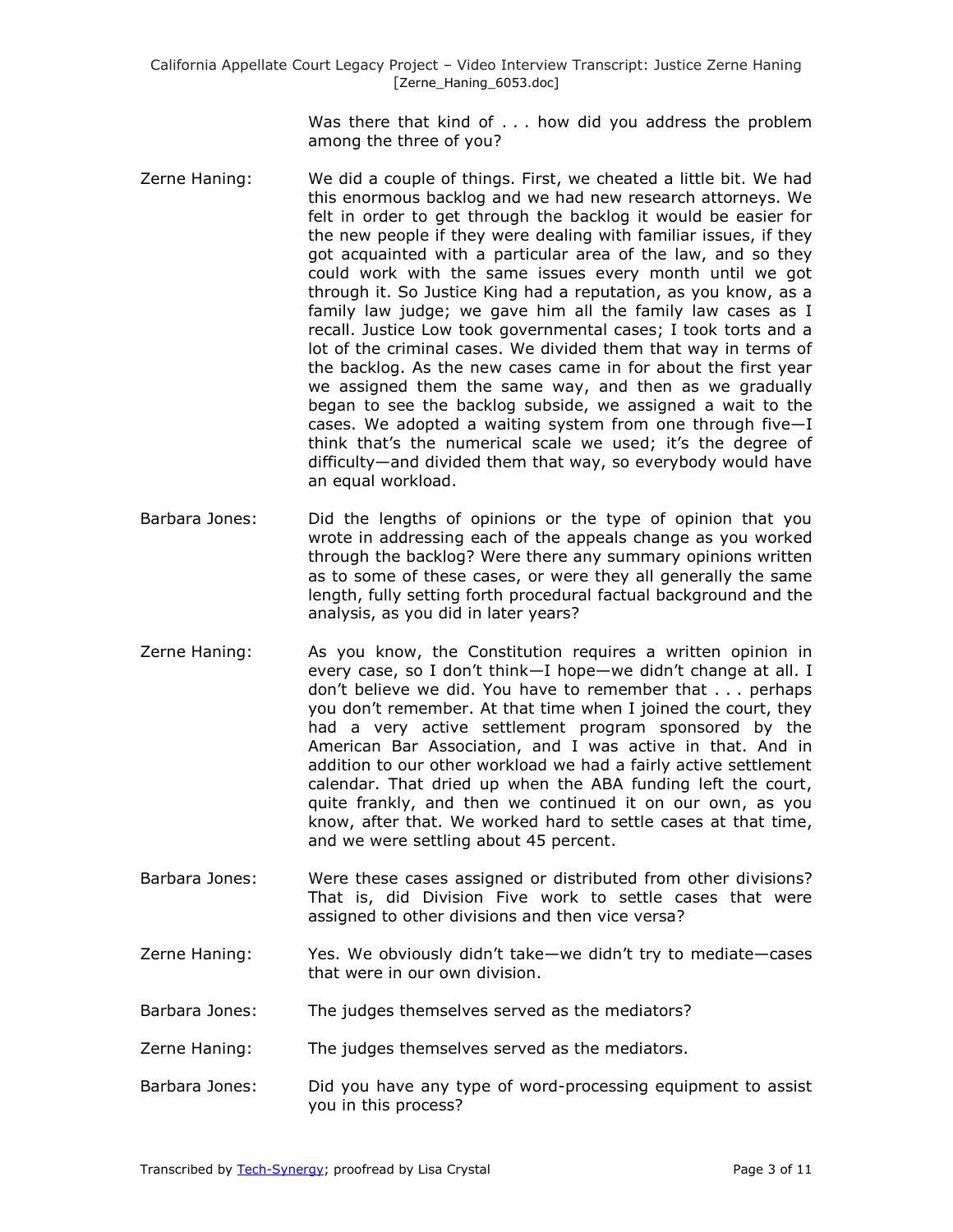Zerne Haning: We had yellow pads and pens. The secretaries had a very primitive form of word processing. They used the old Wang system, which has . . . it's what's called, they have an ASCII set.

# $(00:10:05)$

- It's a very proprietary system. But only the judicial secretaries had that. We had Scotch tape, yellow pads, erasers, that sort of thing. It was a cut-and-paste operation.
- Barbara Jones: In 1982 and now, the First District was located in the old State Building on McAllister street, 350 McAllister Street, across the street from Brooks Hall on the Civic Center Plaza. You had told us that the justices were housed all over the building. Were some in what might be described as the newer portion of the building on, or the complex on, Golden Gate Avenue, and some on McAllister Street?
- Zerne Haning: Yes. I recall I, Justice Rattigan, Justice Caldecott, Justice Rouse, and I think Justice Smith and a few others were in the old building. Others were scattered throughout what we called the Annex, which is that portion of the State Building attached to the original State Building, in no organized fashion; my secretary was in a different building then I was in.
- Barbara Jones: What type of library support did the First District have?
- Zerne Haning: *[Laughing]* We didn't have a librarian at that time. We did have a central library. Judges had books in their chambers. Of course, the Supreme Court's library was on the same floor and they had some books we didn't have; we had some volumes that they didn't have. So it really wasn't a very efficient system. If you want to ask me about the earthquake, I'll tell you some more about our library.
- Barbara Jones: *[Laughing]* Well, that is indeed one of my next questions. At some point, I'm trying to remember when, the Loma Prieta earthquake occurred in San Francisco, or in the Bay Area. What was the condition of the building?
- Zerne Haning: I thought you were going to ask me about the Giants and the A's, because they are playing in the World Series at that time. I had a corner chamber at that time. I'd moved into the chambers that were previously occupied by Justice Tom Caldecott, who had since retired, and I didn't have a book fall off the shelf. That's perhaps because I was in the corner. Parts of the building looked liked they'd been bombed out—huge chunks of rubble fell on the stairways, bookcases collapsed. The Attorney General lost their library. We had just installed seismic bookshelves and I was amazed that they worked; we didn't lose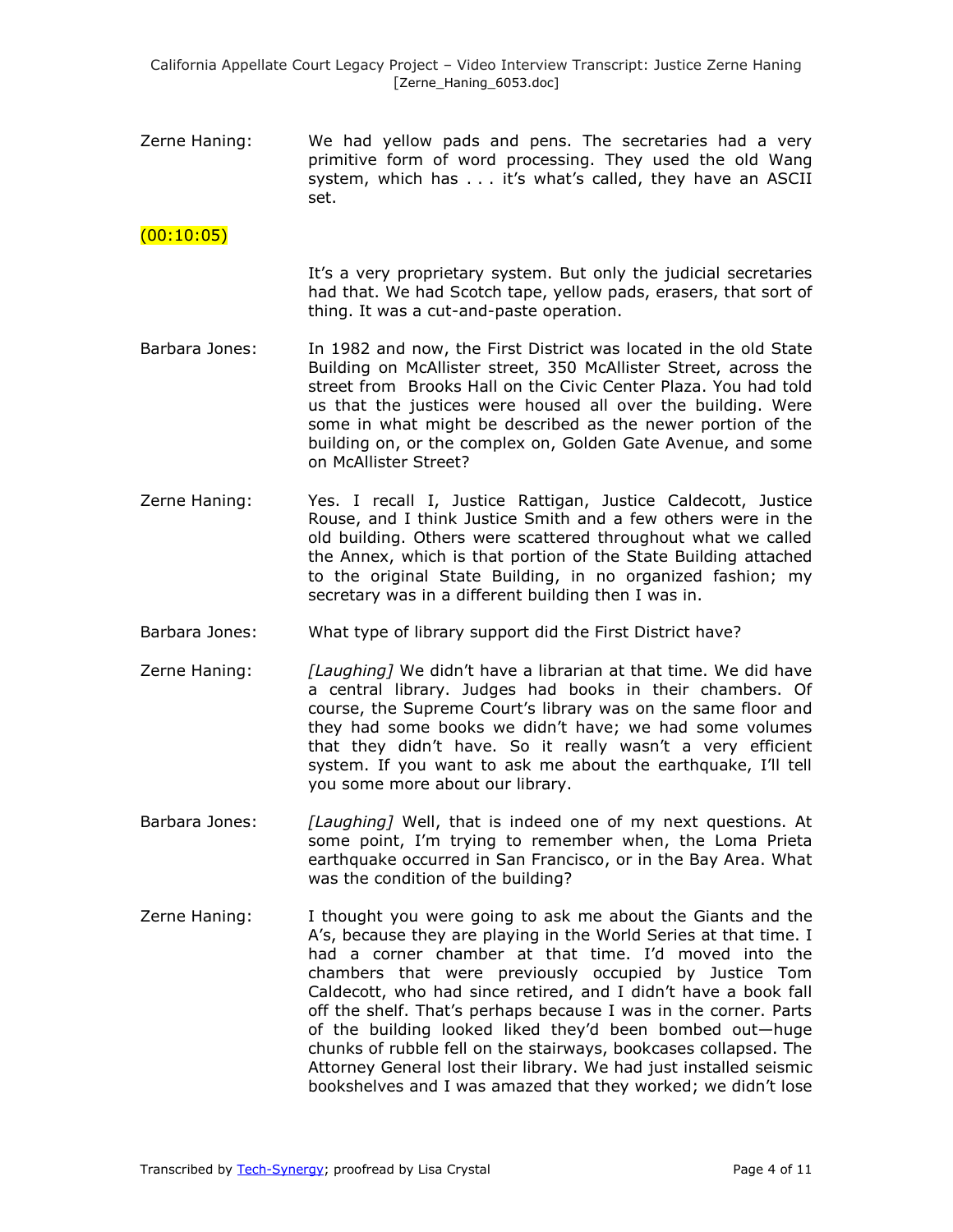a book. In fact, for some time after that the Attorney General was using our library, because their books were all piled up.

- Barbara Jones: Did the court continue to function as a court in any part of this complex?
- Zerne Haning: The first thing that happened, the Chief Justice wisely extended all guidelines for filings and hearings because it was several days before we could get back in the building. We all, everyone—remember, all of the Supreme Court was in the old State Building—we all had to evacuate the original State Building and move into the Annex. And some of the offices—the Judicial Council, the Administrative Office of the Courts—were housed in other office buildings, downtown San Francisco, and then we were squeezed all over the building. We lost our courtroom. Some of us were on the fifth floor, some of us were on the second floor; we were just scattered all over.
- Barbara Jones: Was there a courtroom in the Annex . . .
- Zerne Haning: No.
- Barbara Jones: . . . . in which you heard oral argument?
- Zerne Haning: Division Five, we used the workers' comp hearing room downstairs. Some of the divisions went to—what's the name of this other State Building over here in the Civic Center?—went over there and used their facilities. We decided it was easier to stay in the building, because the clerk has to transport files back and forth; it was just easier to stay in this building. So we heard our cases down on the first floor in what was then in the old Annex, not this modern building. The old Annex, the workers' comp hearing room.
- Barbara Jones: Then you did have access to the record through this process or this time period when you were still in the Civic Center location.

## $(00:15:07)$

Zerne Haning: We did.

- Barbara Jones: Eventually the court moved to Marathon Plaza. How did the organization of divisions and staff change in this so-called new building, the new location, which I guess was a temporary location?
- Zerne Haning: It was. We were housed together, so to speak. In other words, all the justices in a particular division had their chambers adjacent to one another. They had their staff and their secretary, either next to them or right across the hall.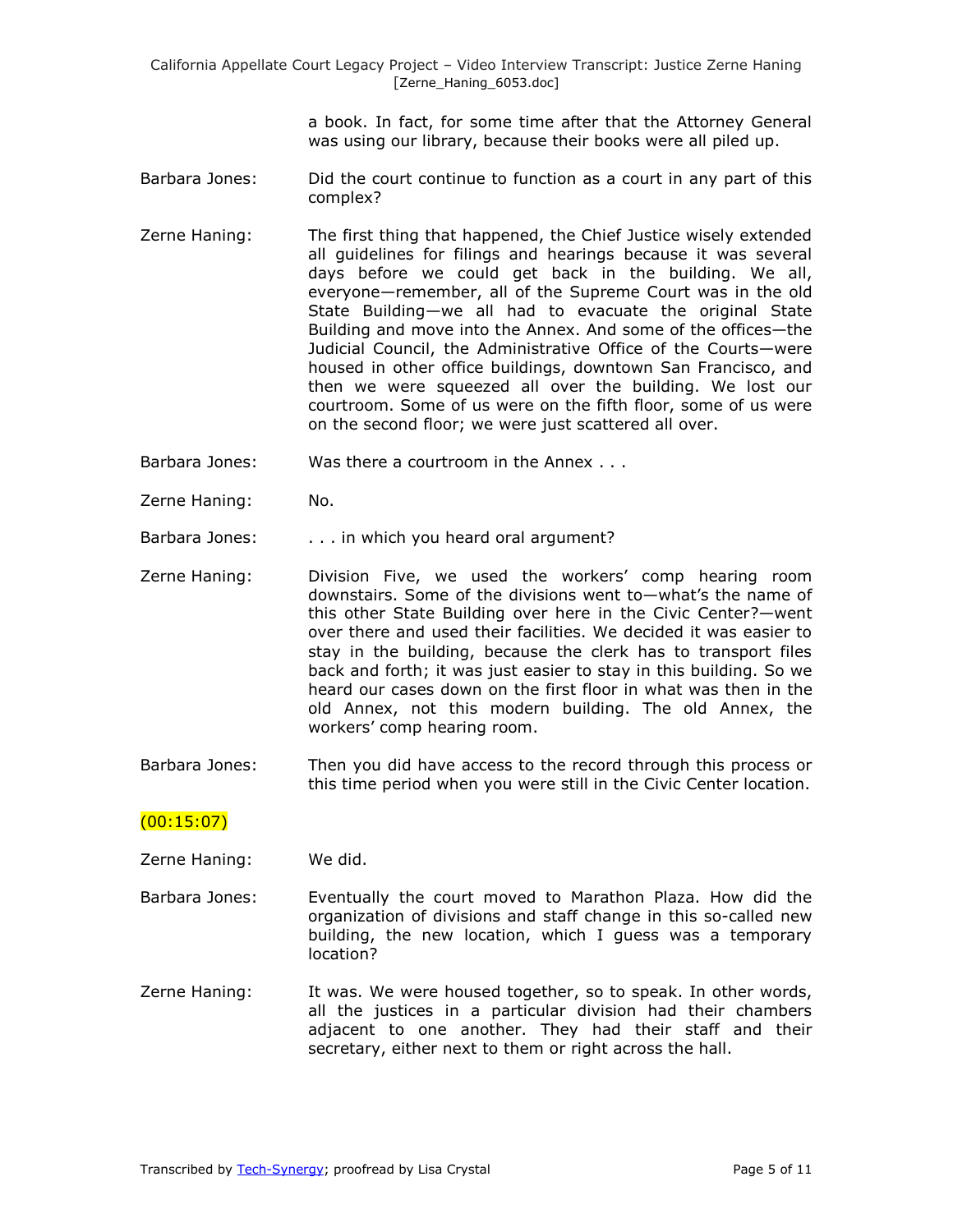So that was a much more efficient operation. By that time, we had started to get word processing for the judges and the attorneys as well, which was a blessing.

So it was easier for us to function on a day-to-day basis in Marathon Plaza.

- Barbara Jones: I'd like to focus on that. When I joined the court, you were chair of the First District's computer committee; and I believe you're known to have a long-standing interest and, I would say, expertise in information technology and computerization. Tell us about how the First District became automated. How did it change from the yellow pad and Dictaphone era to its present era, when we're all networked?
- Zerne Haning: Division Five was the first division to be fully . . . to become automated, because we're the smallest and it was probably the least expensive way to go. There were only three of us. Originally what we got were simply word processors. We sometimes had to carry disks back and forth, and we didn't have e-mail; we didn't have any of the sort of software you think of when you have a computer today. We had wordprocessing ability and that was it; but that was tremendous, because it enabled us to get our opinions out more quickly.
- Barbara Jones: Did staff—that is, the research attorneys as well as the judicial assistants—have word-processing workstations?
- Zerne Haning: Yes. They started to get them, but that's all they had, just the workstations. Interestingly, they fought against it; they didn't want to give up their typewriters. They rapidly did when they found how easy it was to use word processing, and then many of us who had computers at home got what we call a translator program, so we could work at home on the Wang system, because in those days we did a lot of work at home. And that was a great boon to us, to enable us to keep up with the workload and to eat into the backlog.
- Barbara Jones: Did the court eventually change from the Wang system to a different word-processing software program?
- Zerne Haning: We did. We gradually switched over, and by that time we were getting computers, and of course with computers, we were able to establish an e-mail system so we could communicate with other staff and other people more easily. And then we switched over to a commercial word processing. We used the Microsoft system and that made it easy, not only for everyone to communicate here, but to work much more easily at home.
- Barbara Jones: Did the court—the full court—eventually become automated in the same fashion that Division Five was automated?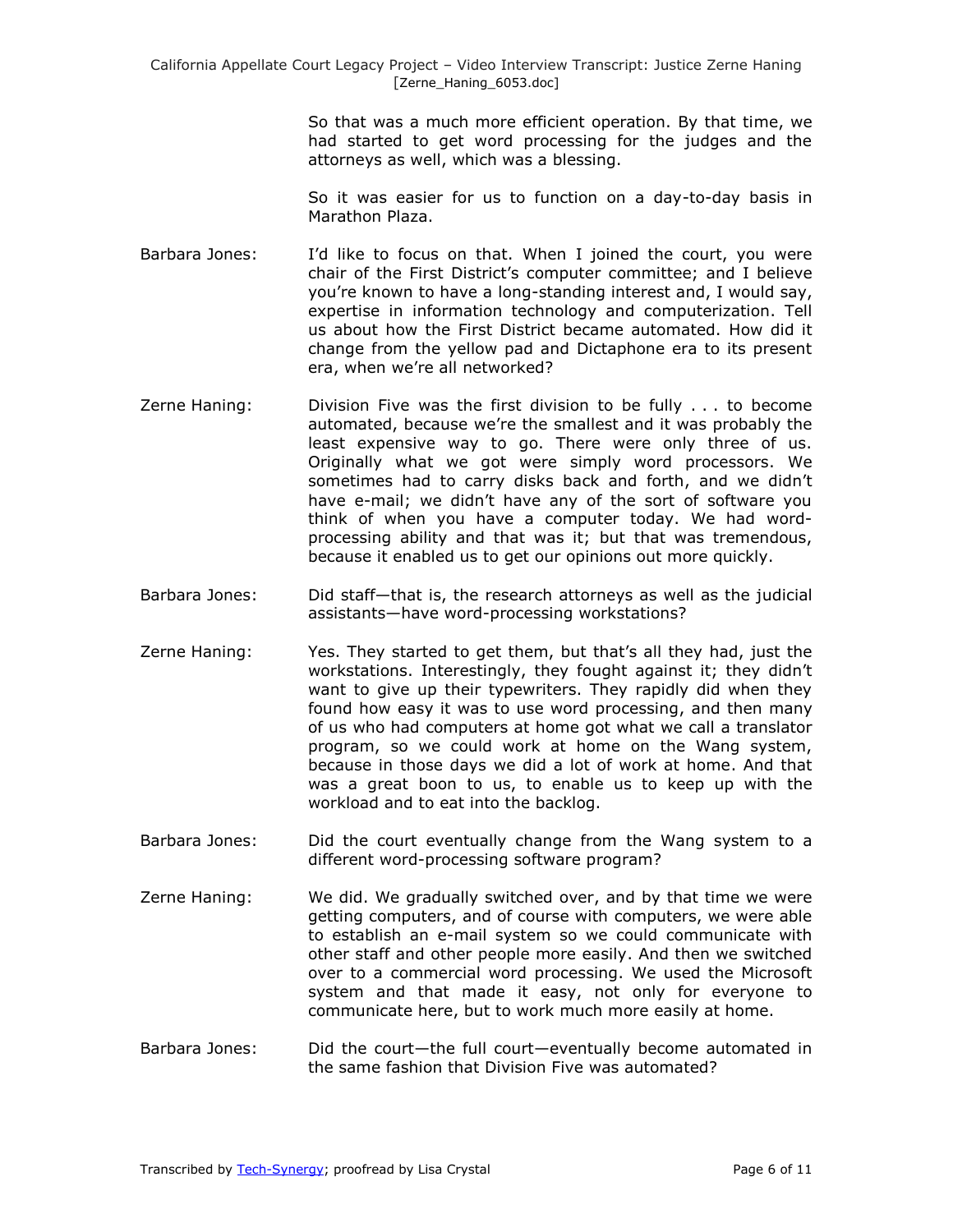- Zerne Haning: It did. We got computers, real computers, for everyone; by real computers I mean they had access to e-mail. We established an issue-tracking system that we wrote here for the First District; we brought in professional programmers to write it for us. We were able to send written work back and forth to each other through e-mail, from one justice to another, and also to our attorneys.
- Barbara Jones: Did research become computerized?

Zerne Haning: Yes, it did. We finally got access to Lexis and Westlaw, which really helped speed up the process.

Barbara Jones: Did chambers libraries change as the court became computerized and research through Westlaw and Lexis became available?

### $(00:20:08)$

- Zerne Haning: Well, libraries grow, as you know; there is no end to the cases. But you know, as all this material—all the cases and statutes become available online, it's easier to get rid of your books. You don't need as many books then. You have more room in your chambers and you can also do a lot of research. You can find things more quickly. I still like to lay the books out on the table once I've found them. I found that many people like to operate that way and still do, but now that we're here in this building, as you know, we're right next to the combined library, so that's not a problem.
- Barbara Jones: Tell us about the move back to the Civic Center in the year 2000. Were divisions organized differently, or did the arrangement that was in place in Marathon Plaza continue here at the Civic Center?
- Zerne Haning: Divisional organization continued even to a greater extent. You probably remember while they were constructing this building you and I were over here in our hardhats tromping around trying to pick out a space where we might locate. And of course when we came over here each division was self-contained, as they are now, which is a much more efficient manner of operating.
- Barbara Jones: The library in the building as it was rebuilt here at the Civic Center is now a combined library. Has that been a help in working up cases, doing research, and so on?
- Zerne Haning: It was an enormous help. We combined our library, the Court of Appeal's library, with the Supreme Court's library, so we no longer . . . this is a big building . . . we no longer have to walk clear across the building to find a book. We can just open the door, step in there, and all of the volumes are there in one locale. It's a much more efficient system.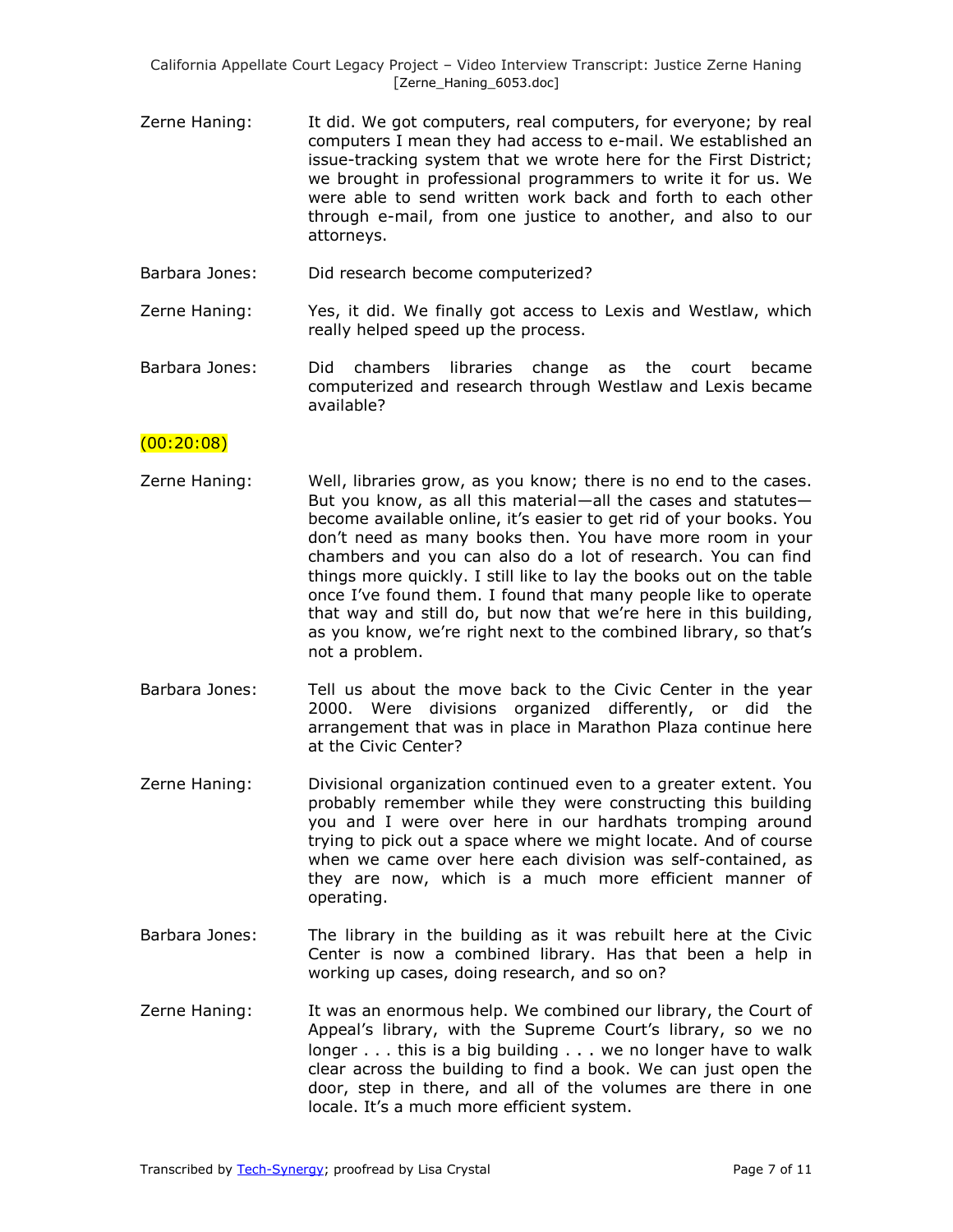- Barbara Jones: When you came back to the Civic Center, did you find that the way of or the interchange between your colleagues was better than it was when you left? How was it different?
- Zerne Haning: Well, when . . . As I indicated before, before the earthquake we were not contiguous to one another; we were scattered around the building. And after the earthquake, even when we were in the Annex, we were even on different floors. When we came back here, we were right next door to one another. And as you know, in a small court, three or four justices on a panel, there has to be a lot of interplay, a lot of discussion about the cases. Now I could just step next door and talk to you about a case. I couldn't do that in the old State Building; I couldn't even e-mail you then. So it was much better. I think there was more interchange between the judges when we got back over here. We spent much more time talking to one another about the cases.
- Barbara Jones: Did Division Five conference cases before argument, the cases that were on the argument calendar in the old building before the Loma Prieta earthquake?
- Zerne Haning: We did; we've always operated the same way. We always had a case conference prior to oral argument, in which we discussed not only the cases that are going to be argued, but those in which argument had been waived. And then after oral argument we always met again, immediately after the argument—usually the same day—to see if anyone had said anything that had altered our perspective, given us new thoughts on the case, make sure we were going the right way. And that was the system all the time I was on the court.
- Barbara Jones: I have to say that during the time that I have served in Division Five, the conferencing system has been a boon to me as presiding justice, as I suspect it was to Presiding Justice Clint Peterson, my predecessor, and the other judges on the panel.
- Zerne Haning: Well, you know, we didn't just conference on the cases; we also made it much easier to conference on the writs. As you know, we have no control over the writ petitions that come in.

## $(00:25:08)$

One could come floating in here in the next 15 minutes; and they always have short timetables, which means they demand your immediate attention, which means we have to get together and decide them, as you know, very quickly. The current arrangement, the way that the divisions are located now, makes that much more efficient. And as you recall, we always met at that round table in my chambers, and we dealt with the writ petitions as they came in.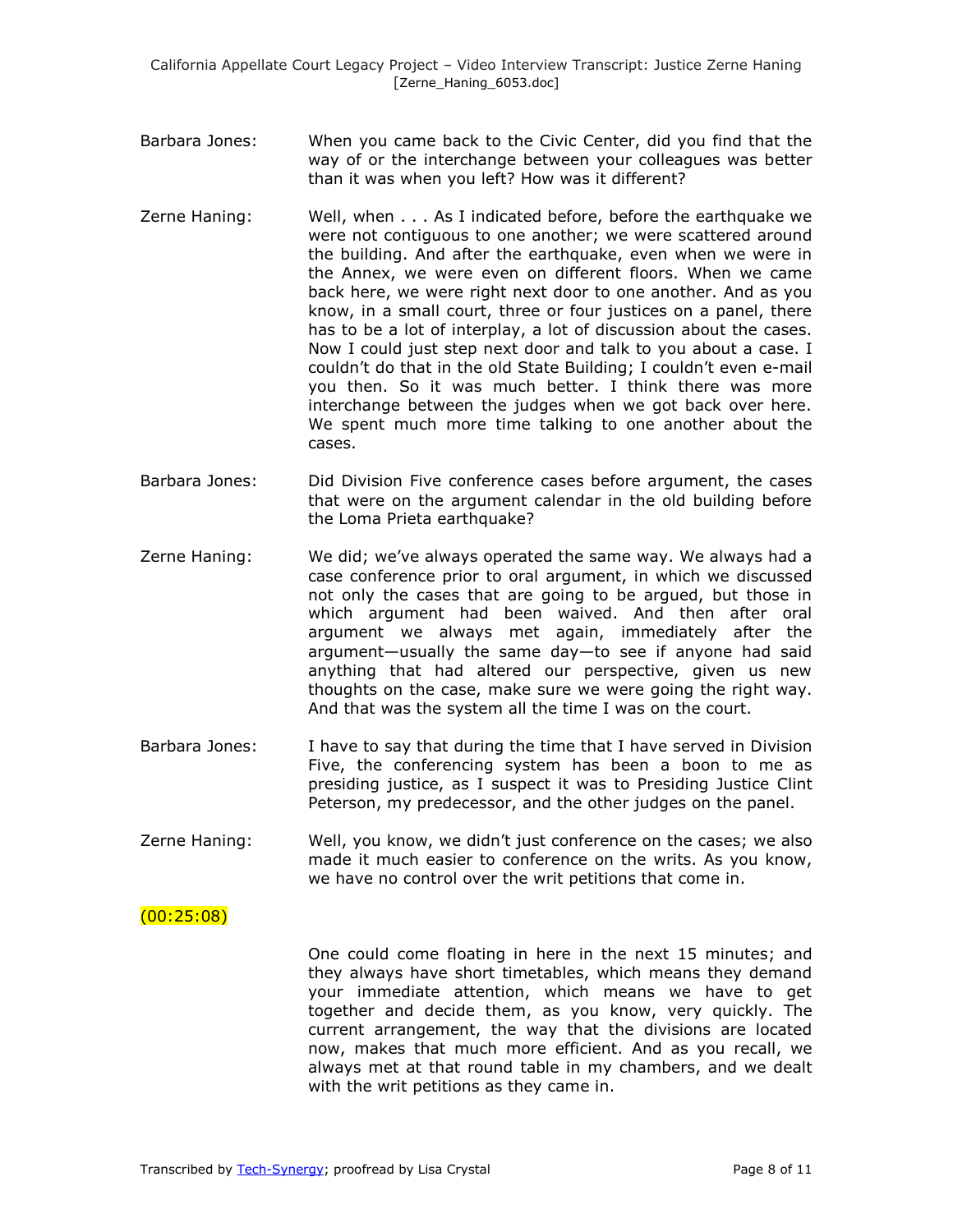Barbara Jones: And I might add a footnote, we still discuss writs around the round table in the chambers that is now occupied by the judge that succeeded you, Justice Simons.

> I'd like to talk a little bit about your professional history. You went to law school in Kansas.

- Zerne Haning: You're not going to embarrass me now, are you, Justice Jones?
- Barbara Jones: Did you grow up in Kansas?
- Zerne Haning: I did.
- Barbara Jones: And when you graduated from law school—class of 1962, Washburn University of Topeka, School of Law—I read that you were editor-in-chief of the *Washburn Law Journal.* And then—
- Zerne Haning: You can fool some of the people part of the time.
- Barbara Jones: You were admitted to the Kansas bar, New Mexico bar in 1962, and then came back to California; you went to college in California?
- Zerne Haning: Yes, well, I started at the University of Kansas and made the mistake of dropping out of ROTC so I could swim, and my draft board found out about it, so my education was interrupted.
- Barbara Jones: Eventually you, when you finished law school, came back to California for your private years, when you were in private practice from 1965 through 1981—which was when you were appointed to the San Mateo Superior Court.
- Zerne Haning: Yes.
- Barbara Jones: Tell me about your practice. What areas did you focus on—civil, criminal, both?
- Zerne Haning: Both. I ran the defender program in San Mateo County several years ago for a while, and then I chaired the committee that oversaw it. San Mateo County doesn't have a public defender they have what's called a private defender, where the cases are dealt out to private counsel who agree to represent indigent clients for a particular fee. So I handled a lot of criminal work, and basically we had a civil litigation practice.
- Barbara Jones: You were then appointed to the San Mateo Superior Court?

Zerne Haning: That's correct.

Barbara Jones: Where you served for two years before your appointment to the Court of Appeal?

Zerne Haning: Yes.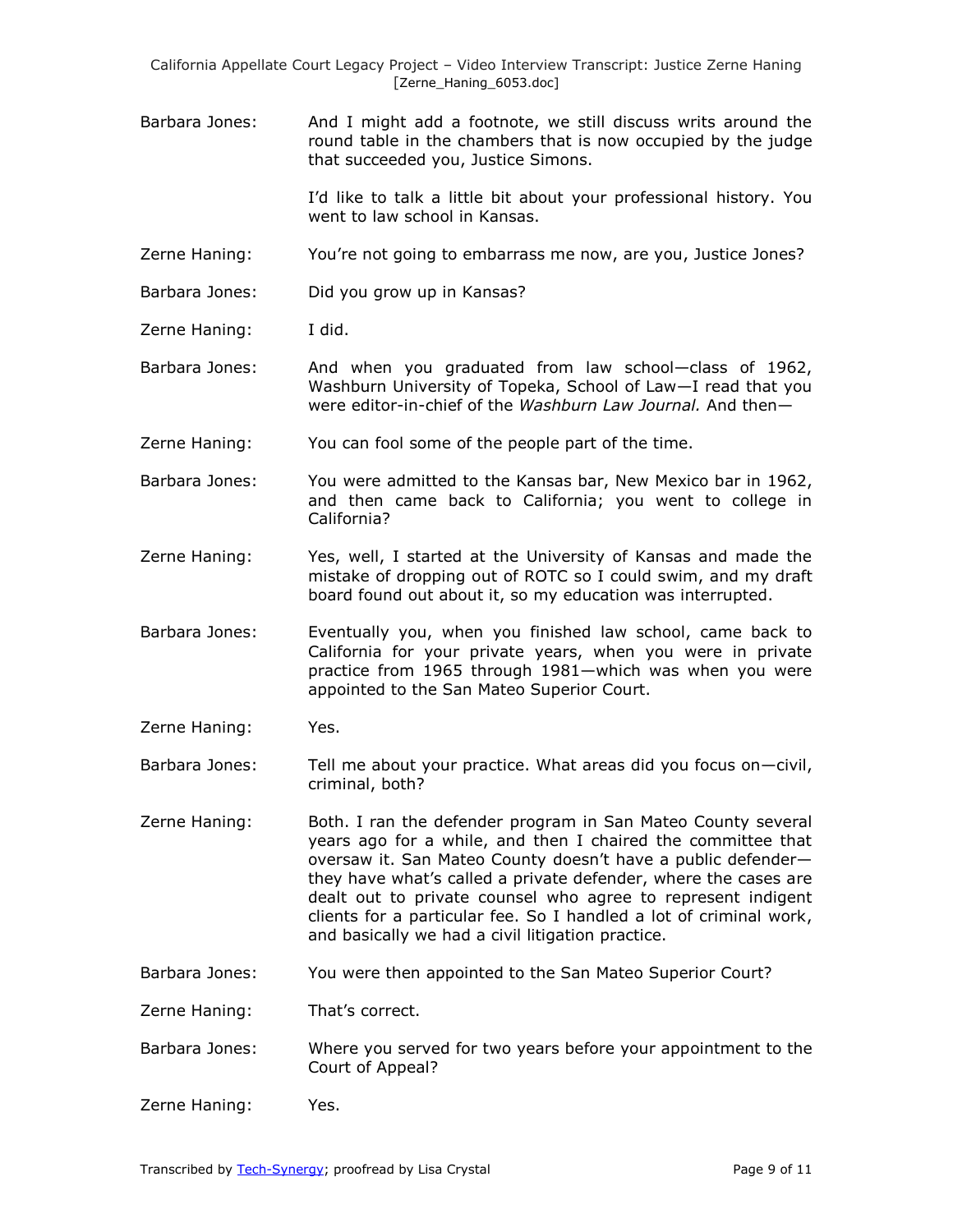- Barbara Jones: Do you have any thoughts on how your years in private practice prepared you for your role as a judicial officer?
- Zerne Haning: If you spend a lot of time in the courthouse, you're comfortable there, so that helped a lot. And you have to remember, at the time I went on the bench I had appeared in front of every judge in the county. I tried cases in front of them; I had worked with them on bench-bar committees. These were people I had known for some time, so it was a comfortable fit for me. I knew these people. As I indicated, I'd tried cases before them, they knew me, and it was a good working relationship.
- Barbara Jones: You were also active in local bar activities, as well as the California State Bar. One of the positions you held was vicepresident of the California State Bar.
- Zerne Haning: That's right.
- Barbara Jones: And before that the Board of Governors of the State Bar?
- Zerne Haning: Yes, I was on the Board of Governors for three years.
- Barbara Jones: And you spent a good bit of time teaching. Tell me a little bit about that.
- Zerne Haning: Well, that probably occurred by accident rather than design. I've done some lecturing for, in the old days, CEB; in the last several years for the Rutter Group. I've done various programs for Rutter, but primarily annually I do a . . . we put on a couple of seminars for personal injury, wrongful death, and associated torts.

## $(00:30:05)$

- Barbara Jones: Do you also write?
- Zerne Haning: I do; I'm one of the authors of their *Personal Injury Practice*.
- Barbara Jones: Since you've left us, retired from the First District, have you continued to pursue hobbies? What do you do for fun?
- Zerne Haning: I go fly-fishing.
- Barbara Jones: And have you done that for a long time?
- Zerne Haning: Since I was about eight years old; yes, a long time. *[laughing]*
- Barbara Jones: Rumor has it that you float the rivers.
- Zerne Haning: I do.